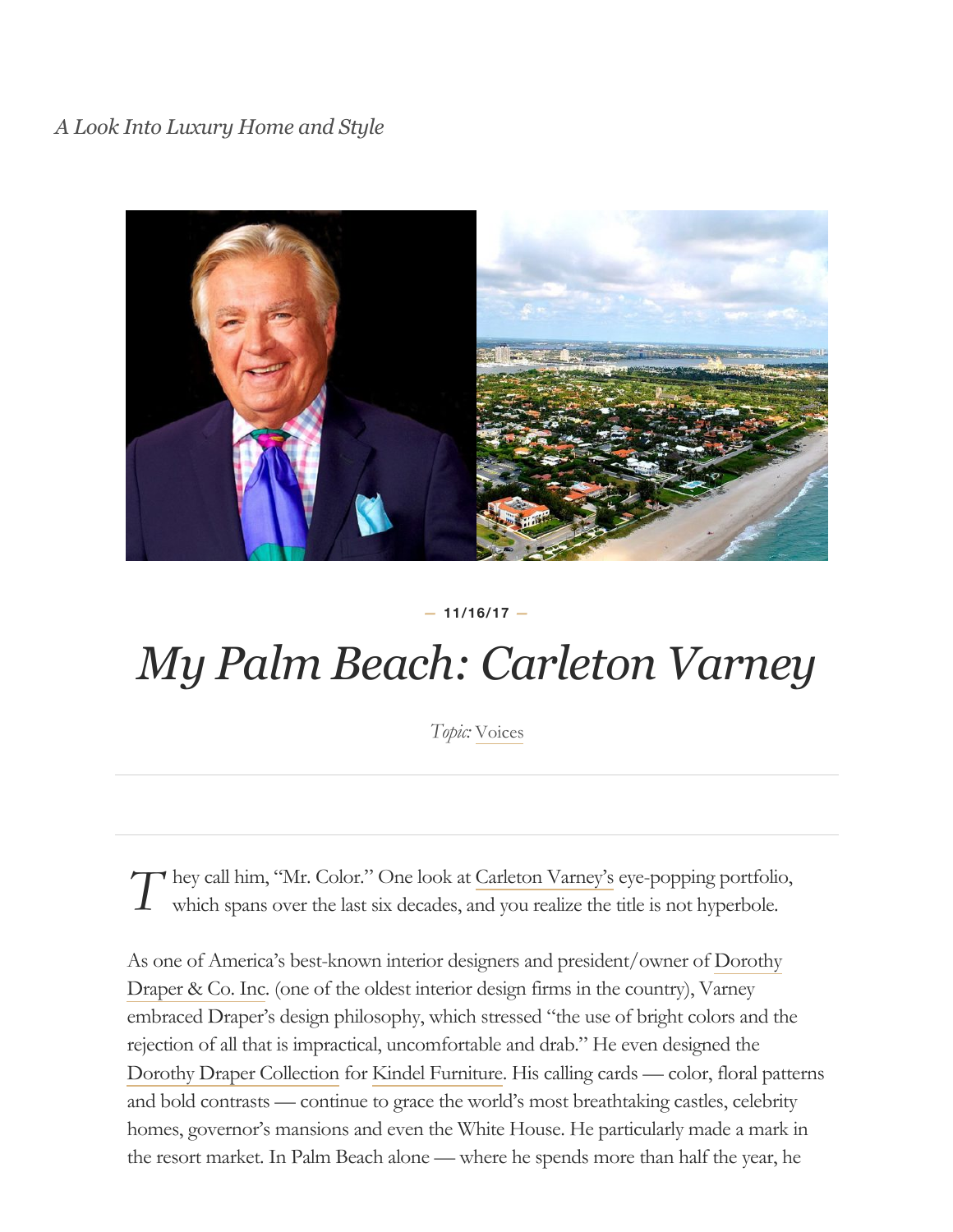

has left his mark on three famous luxury hospitality retreats: The Colony Hotel, The Breakers, and The Brazilian Court. Palm Beach makes him happy. "It's home," he says.

We caught up with Mr. Color himself, fresh off the ceremonious re-opening of his eponymous restaurant, Café [Carleton,](http://www.greenbrier.com/Dining/The-Restaurant-Collection/Cafe-Carleton.aspx) inside the Museum of Style Icons in Kildare, Ireland. We asked the legendary designer to share a few of his favorite Palm Beach hotspots.



# *[Island Company](https://www.islandcompany.com/island-company-stores/palmbeach.html) – 256 Worth Avenue, Palm Beach, FL 33480*

"It has clothing that is easy to wear for men and women. I love the surf board interior design and the friendly casualness of the place."

# *[Greens Pharmacy –](https://www.greenspb.com/) 151 N County Rd, Palm Beach, FL 33480*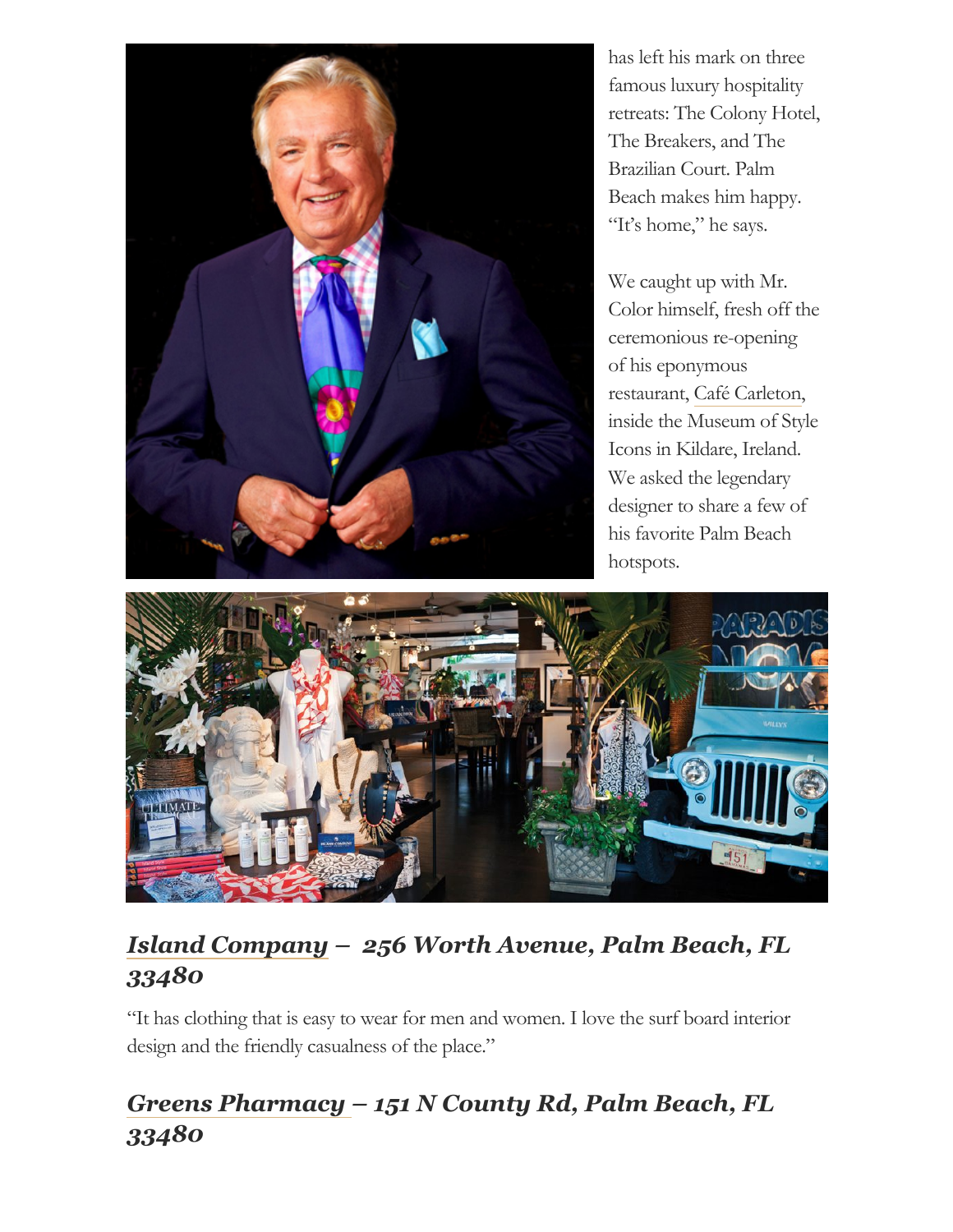"I love to sit at the counter at Greens and read The Shiny Sheet. I order citrus fruit and fluffy omelette."

# *[al Fresco at Palm Beach Par 3](https://www.golfontheocean.com/clubhouse/al-fresco/) – 2345 South Ocean Blvd, Palm Beach, FL 33480*

"This restaurant is on the Palm Beach Par 3 golf course with great views of the ocean. Try the sangria — red or white — and the calamari or lobster salad as appetizers."



# *[Belle & Maxwell's](https://www.belleandmaxwells.com/) – 700 S Dixie Hwy, West Palm Beach, FL 33405*

"Belle & Maxwell's is in West Palm Beach. It's special because of the owner's attention to detail and the mix matched interior with stained glass hanging windows. The owner is Ms. Taylor who plans the menus. The big jumbo meatball is a favorite of all! Belle & Maxwell's is on antique row and the ladies who lunch in Palm Beach all go there."

### *[Polo Bar at The Colony Hotel](https://www.thecolonypalmbeach.com/dining) – 155 Hammon Ave, Palm Beach, FL 33480*

"We decorated the restaurant with the Harry Benson murals and the deep green walls and Brazilliance wallcovering. The place is the hangout for the polo and glam set. Try the Russian mule and the steaks are cooked to perfection."

# *Ibis Isle*